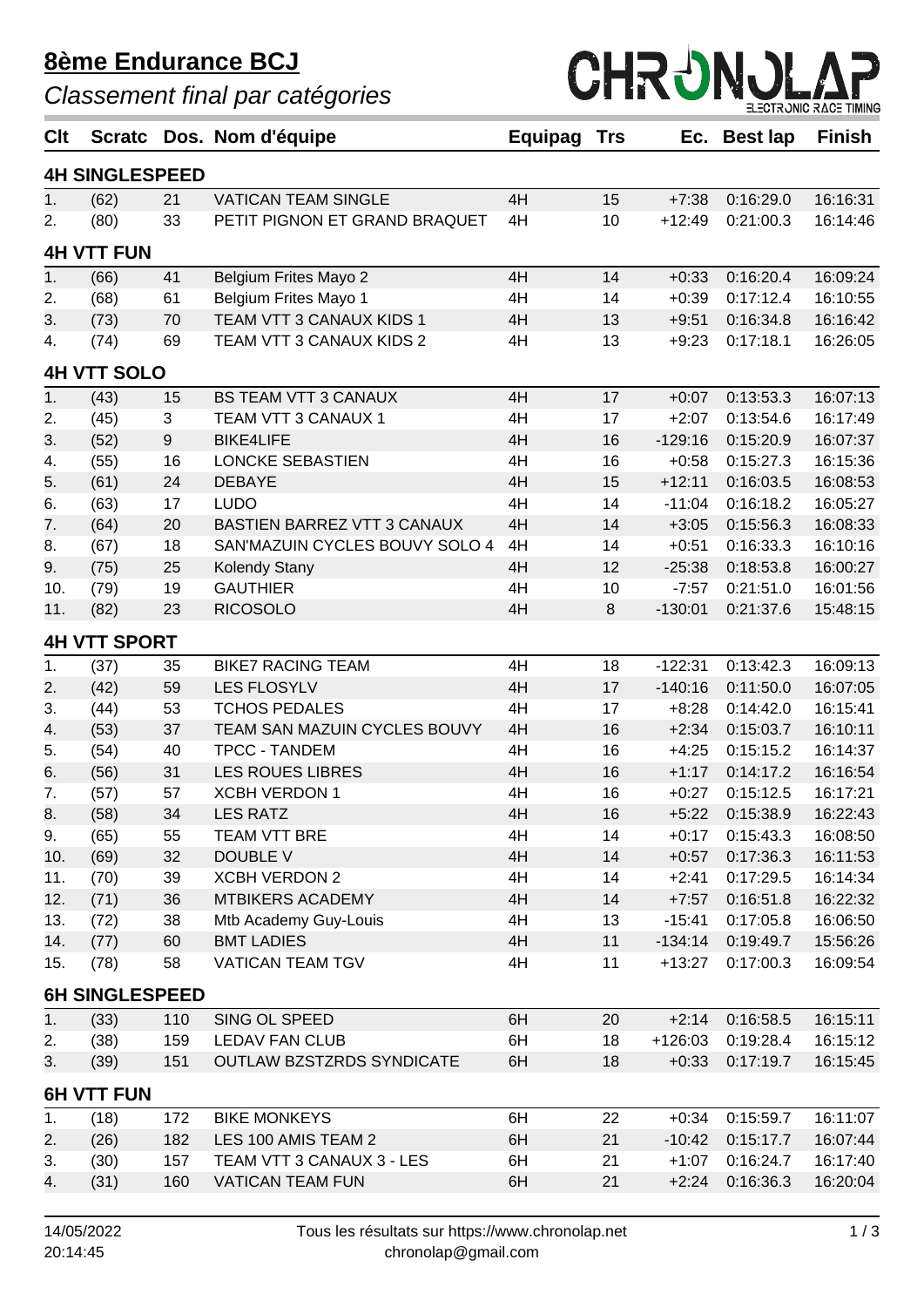## **8ème Endurance BCJ**

## *Classement final par catégories*



| Clt                   | <b>Scratc</b>      |     | Dos. Nom d'équipe                         | Equipag | <b>Trs</b> | Ec.                      | <b>Best lap</b> | <b>Finish</b> |  |
|-----------------------|--------------------|-----|-------------------------------------------|---------|------------|--------------------------|-----------------|---------------|--|
| 5.                    | (34)               | 183 | <b>CCT CLERMONT</b>                       | 6H      | 19         | $-19:34$                 | 0:16:36.0       | 15:55:37      |  |
| 6.                    | (40)               | 179 | <b>INSTITUT DON BOSCO TOURNAI</b>         | 6H      | 18         | $+10:21$                 | 0:16:45.6       | 16:26:07      |  |
| 7.                    | (48)               | 181 | LES 100 AMIS TEAM 1                       | 6H      | 17         | $+3:50$                  | 0:16:02.2       | 15:56:10      |  |
| 8.                    | (49)               | 155 | <b>BARAKI SYNDICATE</b>                   | 6H      | 17         | $+11:56$                 | 0:17:52.9       | 16:08:06      |  |
| 9.                    | (50)               | 180 | <b>KFC CHAVROUX</b>                       | 6H      | 17         | $+4:43$                  | 0:19:40.9       | 16:12:49      |  |
|                       | <b>6H VTT SOLO</b> |     |                                           |         |            |                          |                 |               |  |
| 1.                    | (7)                | 101 | TEAM VTT 3 CANAUX 3                       | 6H      | 25         | $+1:33$                  | 0:14:39.6       | 16:23:38      |  |
| 2.                    | (8)                | 103 | TEAM VTT 3 CANAUX 2                       | 6H      | 24         | $-12:24$                 | 0:14:46.5       | 16:11:13      |  |
| 3.                    | (11)               | 105 | <b>TEAM BIKE4LIFE</b>                     | 6H      | 24         | $+5:51$                  | 0:15:05.4       | 16:19:56      |  |
| 4.                    | (17)               | 100 | LB TEAM                                   | 6H      | 22         | $+1:49$                  | 0:15:28.0       | 16:10:32      |  |
| 5.                    | (21)               | 113 | <b>Bike 4 Life</b>                        | 6H      | 22         | $+0:38$                  | 0:15:19.4       | 16:12:59      |  |
| 6.                    | (46)               | 109 | TEAM SAN MAZUIN CYCLES BOUVY              | 6H      | 17         | $+6:34$                  | 0:14:51.5       | 14:24:19      |  |
| 7.                    | (60)               | 112 | Martche                                   | 6H      | 15         | $-133:58$                | 0:15:07.9       | 13:56:37      |  |
| 8.                    | (83)               | 111 | Jcq                                       | 6H      | 6          | $-134:49$                | 0:15:19.0       | 11:33:20      |  |
| 9.                    | (84)               | 106 | PRESIDENT 3 CANAUX                        | 6H      | $\,6$      | $+6:42$                  | 0:16:48.0       | 11:40:02      |  |
| <b>6H VTT SPORT</b>   |                    |     |                                           |         |            |                          |                 |               |  |
| 1.                    | (1)                | 140 | <b>SPARTACUS</b>                          | 6H      | 26         | $\overline{\phantom{a}}$ | 0:13:55.4       | 16:06:55      |  |
| 2.                    | (2)                | 142 | LES LOLOS D'KAIN ET D'ESPLECHIN           | 6H      | 26         | $+0:31$                  | 0:13:55.9       | 16:07:27      |  |
| 3.                    | (3)                | 145 | TEAM VTT 3 CANAUX 5                       | 6H      | 26         | $+2:18$                  | 0:13:52.7       | 16:09:46      |  |
| 4.                    | (4)                | 150 | TEAM SAN MAZUIN CYCLES BOUVY              | 6H      | 26         | $+10:30$                 | 0:14:08.6       | 16:20:16      |  |
| 5.                    | (5)                | 149 | <b>RED BIKE</b>                           | 6H      | 25         | $-9:40$                  | 0:14:03.0       | 16:10:36      |  |
| 6.                    | (6)                | 152 | LES MABOULES D'CHAINES                    | 6H      | 25         | $+11:28$                 | 0:00:01.1       | 16:22:05      |  |
| 7.                    | (9)                | 127 | <b>QUICK CYCLING TEAM - LAU &amp; KEV</b> | 6H      | 24         | $+1:39$                  | 0:14:39.7       | 16:12:53      |  |
| 8.                    | (10)               | 136 | <b>JEAN BIERE 2</b>                       | 6H      | 24         | $+1:12$                  | 0:15:08.8       | 16:14:05      |  |
| 9.                    | (12)               | 131 | BELLEGEMS MULTISPORT TEAM                 | 6H      | 23         | $-33:05$                 | 0:14:14.4       | 15:46:50      |  |
| 10.                   | (13)               | 133 | PEDALO SAUVAGE                            | 6H      | 23         | $+26:32$                 | 0:15:27.3       | 16:13:23      |  |
| 11.                   | (14)               | 129 | <b>QUICK CYCLING TEAM</b>                 | 6H      | 23         | $+6:35$                  | 0:15:27.6       | 16:19:59      |  |
| 12.                   | (15)               | 130 | <b>BCH D'JEUNS</b>                        | 6H      | 23         | $+1:21$                  | 0:15:28.7       | 16:21:21      |  |
| 13.                   | (19)               | 121 | <b>HUTCH</b>                              | 6H      | 22         | $+0:13$                  | 0:16:02.9       | 16:11:20      |  |
| 14.                   | (20)               | 134 | <b>STARSKY</b>                            | 6H      | 22         | $+1:00$                  | 0:15:39.2       | 16:12:21      |  |
| 15.                   | (22)               | 138 | <b>JEAN BIERE 3</b>                       | 6H      | 22         | $+0:07$                  | 0:15:33.8       | 16:13:07      |  |
| 16.                   | (23)               | 135 | <b>JEAN BIERE 1</b>                       | 6H      | 22         | $+3:01$                  | 0:16:41.1       | 16:16:08      |  |
| 17.                   | (24)               | 144 | QUICKOS BJS                               | 6H      | 22         | $+1:04$                  | 0:16:09.2       | 16:17:13      |  |
| 18.                   | (25)               | 143 | LES REDOUTABLES D'CHAINES                 | 6H      | 22         | $+1:13$                  | 0:16:29.0       | 16:18:27      |  |
| 19.                   | (27)               | 120 | <b>LES FRANCHIS</b>                       | 6H      | 21         | $+0:34$                  | 0:15:32.7       | 16:08:19      |  |
| 20.                   | (29)               | 148 | TRIO TEAM BCH                             | 6H      | 21         | $+3:35$                  | 0:16:05.0       | 16:16:32      |  |
| 21.                   | (32)               | 147 | <b>LES FUITTEURS</b>                      | 6H      | 20         | $-7:07$                  | 0:16:14.5       | 16:12:56      |  |
| 22.                   | (35)               | 139 | <b>CHIKEN RUN</b>                         | 6H      | 19         | $+15:58$                 | 0:17:27.0       | 16:11:35      |  |
| 23.                   | (36)               | 137 | LES BIKER'S CHAUVES                       | 6H      | 19         | $+0:03$                  | 0:18:17.2       | 16:11:39      |  |
| 24.                   | (47)               | 146 | <b>TEAM CAROTTES</b>                      | 6H      | 17         | $+88:01$                 | 0:17:55.3       | 15:52:20      |  |
| 25.                   | (59)               | 122 | <b>BUSH RACING TEAM</b>                   | 6H      | 16         | $+107:57$                | 0:17:05.4       | 16:10:36      |  |
| 26.                   | (76)               | 124 | LES MOINETTES                             | 6H      | 12         | $+130:13$                | 0:27:44.0       | 16:10:36      |  |
| 27.                   | (81)               | 123 | ORVAL POWER                               | 6H      | 9          | $+103:30$                | 0:22:14.3       | 15:58:11      |  |
| <b>6H VTT VETERAN</b> |                    |     |                                           |         |            |                          |                 |               |  |
| 1.                    | (16)               | 128 | LES VIEUTETISTES DU BCH                   | 6H      | 22         | $-12:38$                 | 0:16:08.2       | 16:08:42      |  |
| 2.                    | (28)               | 132 | VATICAN TEAM OLD                          | 6H      | 21         | $+4:37$                  | 0:16:42.3       | 16:12:57      |  |
| 3.                    | (41)               | 108 | LE COACH D'CHAINE                         | 6H      | 18         | $+1:09$                  | 0:19:01.9       | 16:27:17      |  |
|                       |                    |     |                                           |         |            |                          |                 |               |  |